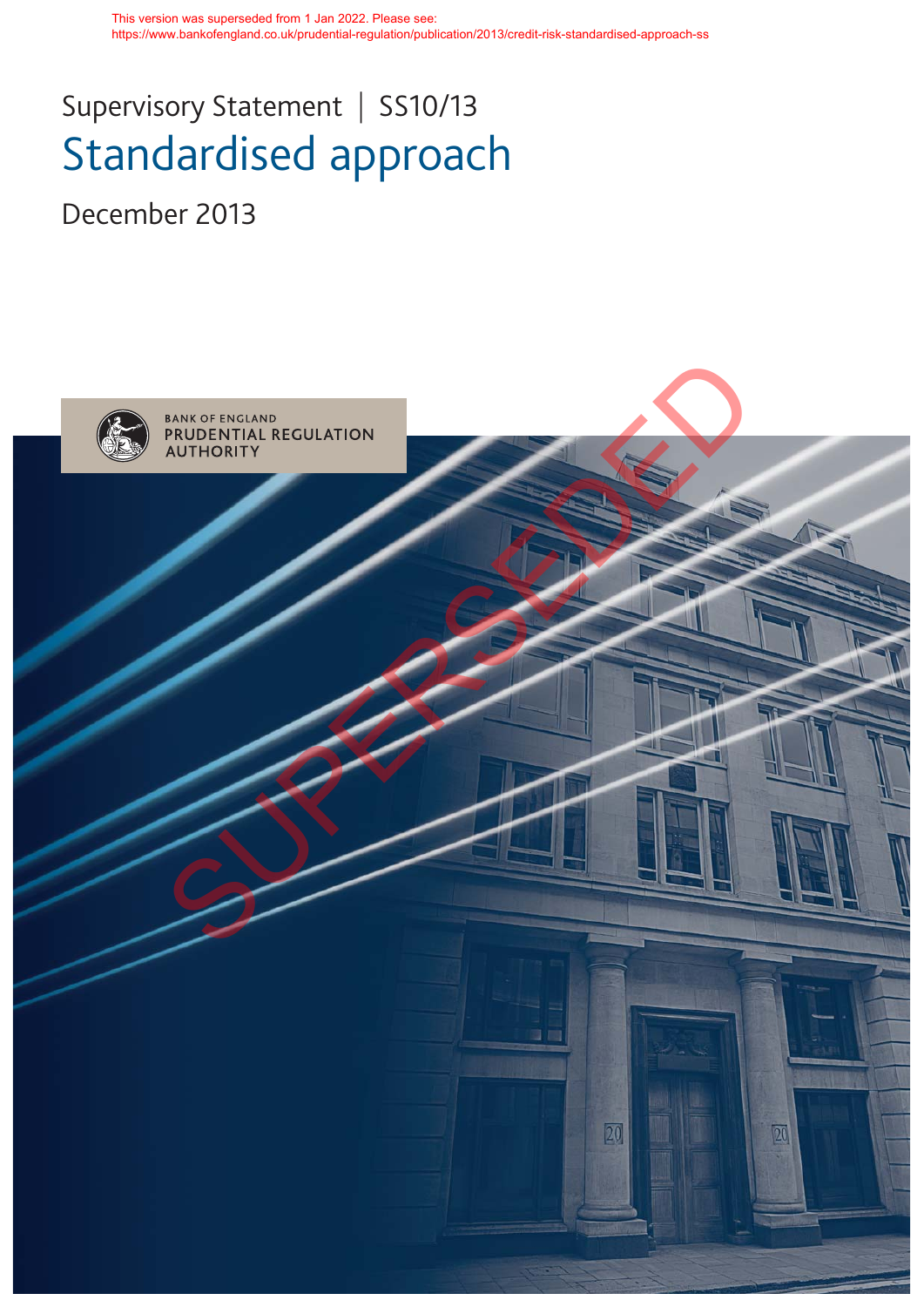This version was superseded from 1 Jan 2022. Please see: https://www.bankofengland.co.uk/prudential-regulation/publication/2013/credit-risk-standardised-approach-ss

SUPERSEDED

Prudential Regulation Authority 20 Moorgate London EC2R 6DA

Prudential Regulation Authority, registered office: 8 Lothbury, London EC2R 7HH. Registered in England and Wales No: 07854923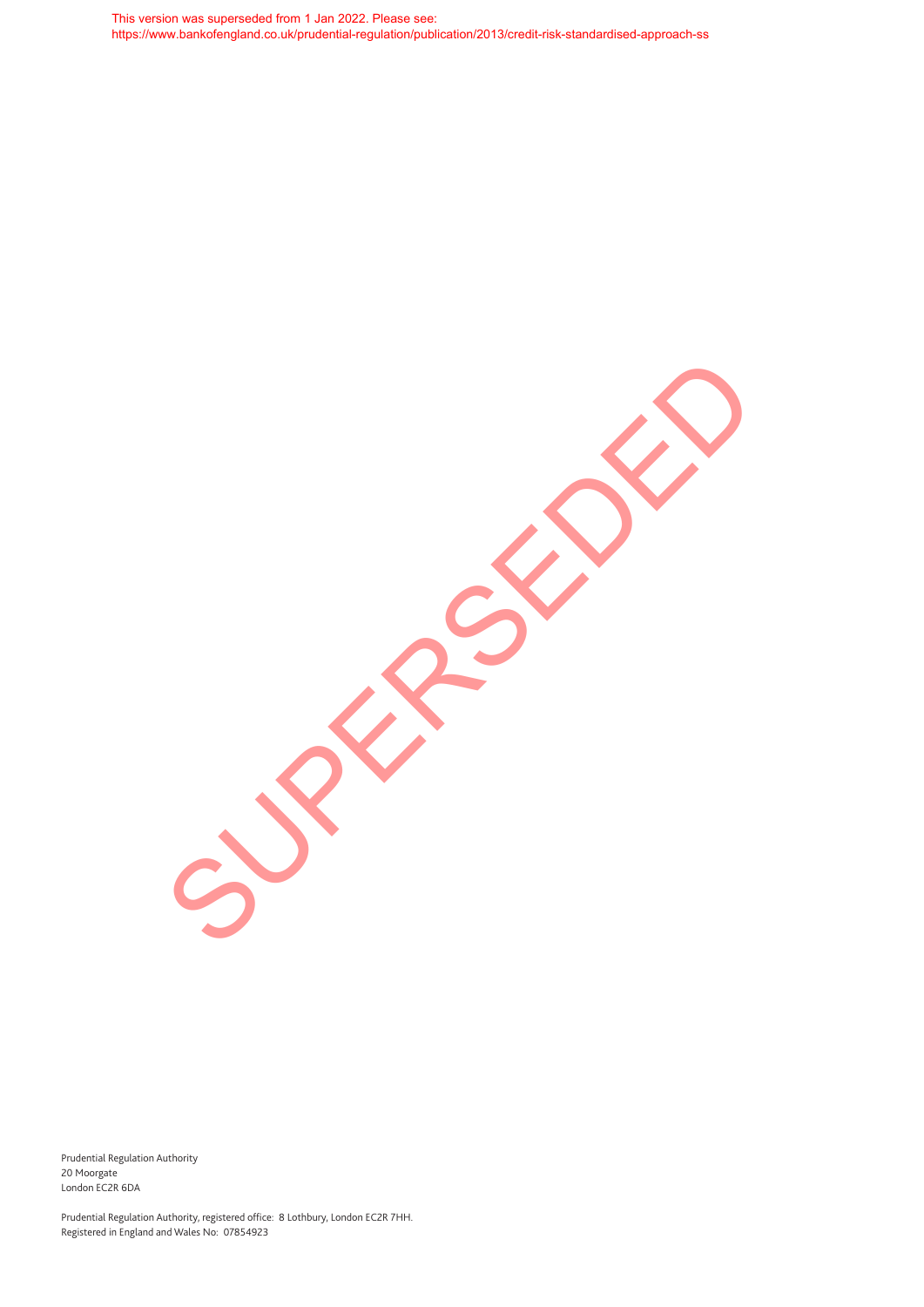

BANK OF ENGLAND<br>PRUDENTIAL REGULATION **AUTHORITY** 

## Supervisory Statement | SS10/13 Standardised approach

December 2013

SUPERSEDED

© Prudential Regulation Authority 2013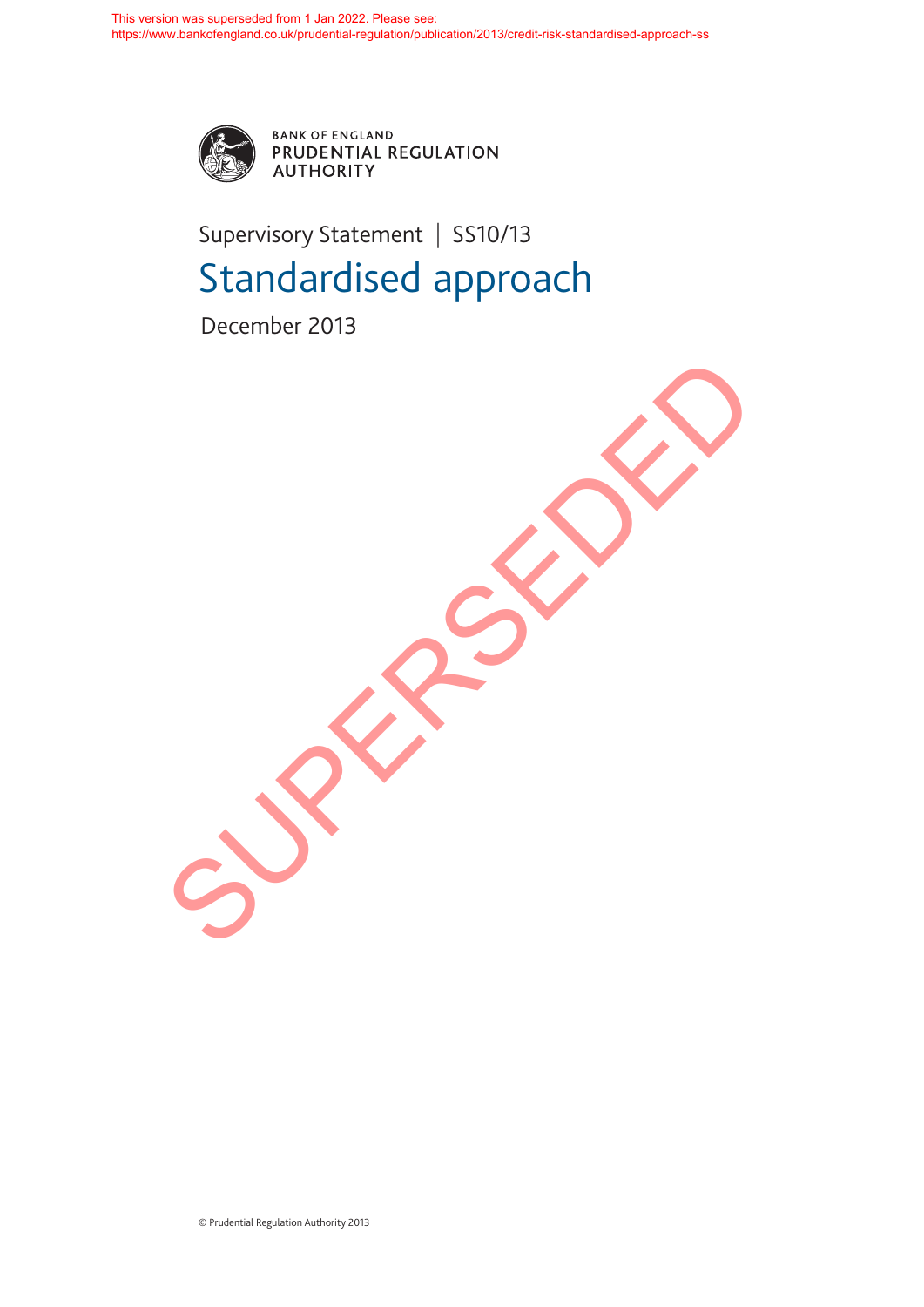This version was superseded from 1 Jan 2022. Please see: https://www.bankofengland.co.uk/prudential-regulation/publication/2013/credit-risk-standardised-approach-ss

SUPERSEDED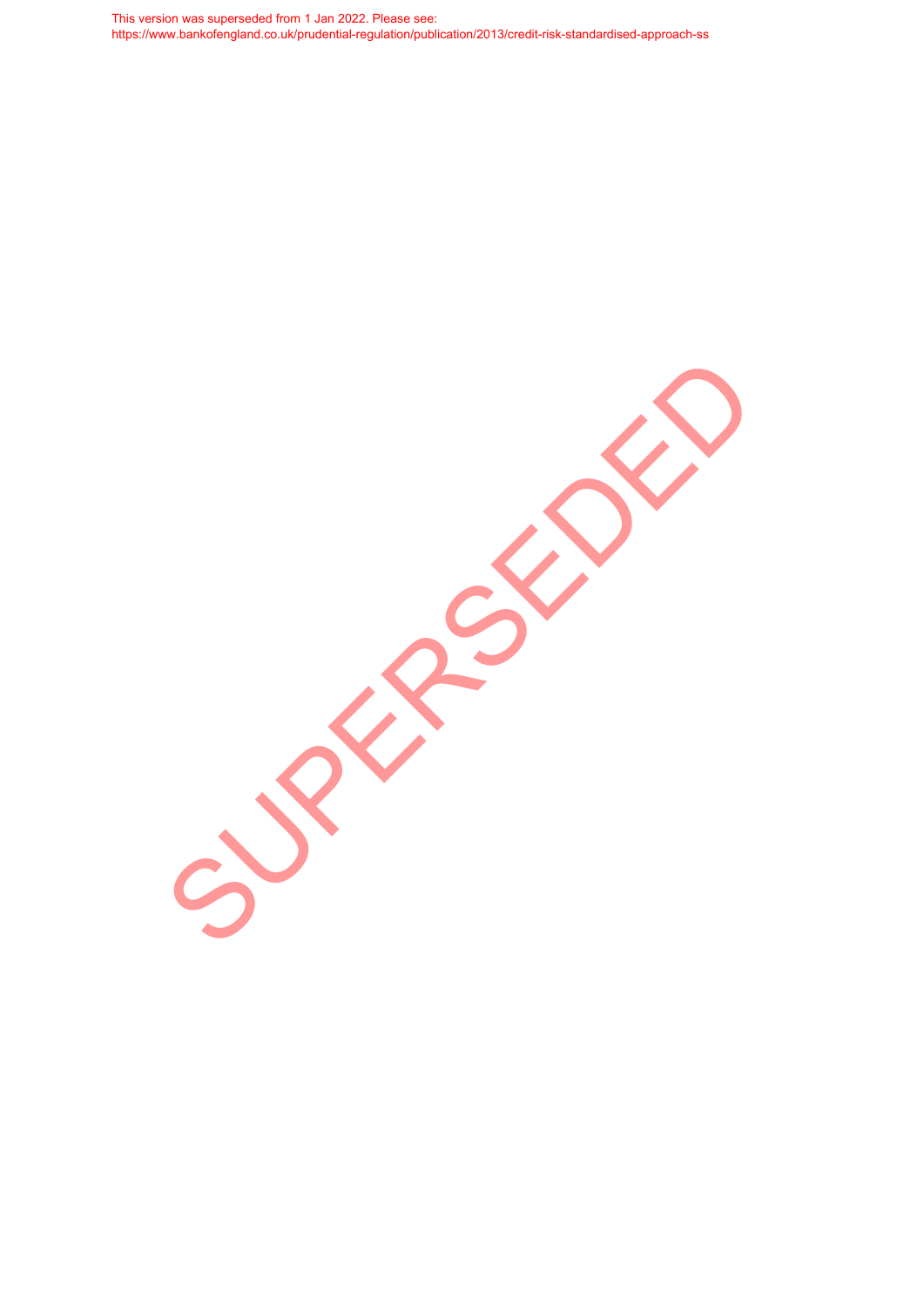## **1 Introduction**

1.1 This statement is aimed at firms to which CRD IV applies.

1.2 The purpose of this statement is to set out the Prudential Regulation Authority's (PRA's) expectations in respect of certain aspects of a firm's implementation of the standardised approach to credit risk.

## **2 Exposures to institutions**

2.1 The PRA confirms that, in relation to the concessionary treatment set out in CRR Article 119(5), there are no financial institutions currently authorised and supervised by it — other than those to which the CRR applies directly — that are subject to prudential requirements that the PRA considers to be comparable in terms of robustness to those applied to institutions under the CRR.

(CRR Article 119(5))

## **3 Third country equivalence**

3.1 CRR articles 107(3), 114(7), 115(4), 116(5) and 132(3) each include a third country equivalence provision which allows a certain credit risk treatment to be applied where a non-EEA jurisdiction ('third country') applies prudential and supervisory requirements at least equivalent to those applied in the European Union. The Commission is empowered under each of these provisions to make a decision as to which countries apply equivalent arrangements. Prior to the end of 2013, the PRA will set out the approach to be taken during 2014 in the absence of an equivalent determination by the European Commission. Firms that, in relation to the concessionary<br>
trich (1965), there are no financial<br>
trich Rarkich (1965), there are no financial<br>
interesting and supervised by it — other<br>
interesting and supervised by the other<br>
trich th

(CRR Articles 107(3), 107(4), 114(7), 115(4), 116(5) and 132(3))

## **4 Retail exposures**

4.1 Where an exposure is denominated in a currency other than the Euro, the PRA expects firms to use appropriate and consistent exchange rates to determine compliance with relevant CRR thresholds. Accordingly, the PRA expects a firm to calculate the Euro equivalent value of the exposure for the purposes of establishing compliance with the aggregate monetary limit of €1 million for retail exposures using a set of exchange rates the firm considers to be appropriate. The PRA expects a firm's choice of exchange rate to have no obvious bias and to be derived on the basis of a consistent approach.

(CRR Article 23(c))

## **5 Exposures fully and completely secured by mortgages on residential property**

#### **Ijara mortgages**

5.1 The PRA considers an Ijara mortgage to be an example of an exposure to a tenant under a property leasing transaction concerning residential property under which the firm is the lessor and the tenant has an option to purchase.

5.2 Accordingly, the PRA expects exposures to Ijara mortgages to be subject to all of the requirements applicable to exposures secured by mortgages on residential property including in respect of periodic property revaluation.

(CRR Articles 124 and 125)

#### **Buy-to-let mortgages**

5.3 The United Kingdom has a well-developed and long-established residential property market. For example, in 1987, the amount outstanding of total Sterling net secured lending to individuals and housing associations (not seasonally adjusted) was £166 billion; in 2012, such lending stood at £1.3 trillion.(1)

5.4 The write-off rate for UK residential mortgages in 2012, calculated using Bank of England data, was 0.05%.(2) Pending the availability of annual loss rates collected on a uniform basis through COREP, the PRA considers this write-off rate to be a suitable proxy for the loss rates referred to in CRR Articles 125(3) and 199(3).(3)

5.5 The write-off rates for the seventeen years prior to 2012 are set out below:

| 2011 | $0.06\%$  |
|------|-----------|
| 2010 | $0.08\%$  |
| 2009 | $0.13\%$  |
| 2008 | $0.07\%$  |
| 2007 | $0.03\%;$ |
| 2006 | $0.03\%$  |
| 2005 | $0.01\%$  |
| 2004 | $0.00\%;$ |
| 2003 | $0.02\%$  |
| 2002 | $0.01\%$  |
| 2001 | $0.03\%$  |
| 2000 | $0.04\%$  |
| 1999 | $0.07\%;$ |
| 1998 | $0.08\%$  |
|      |           |

<sup>(1)</sup> These data may be found in Bank of England data series LPQVTXH.

- (2) The write-off rate was calculated using seasonally unadjusted data extracts from Bank of England series RPATBVX and RPATFHD.
- (3) The data have been gathered on the basis of the Bank's reporting form WO which collects data in respect of both complete and partial write-offs as well as write-ons.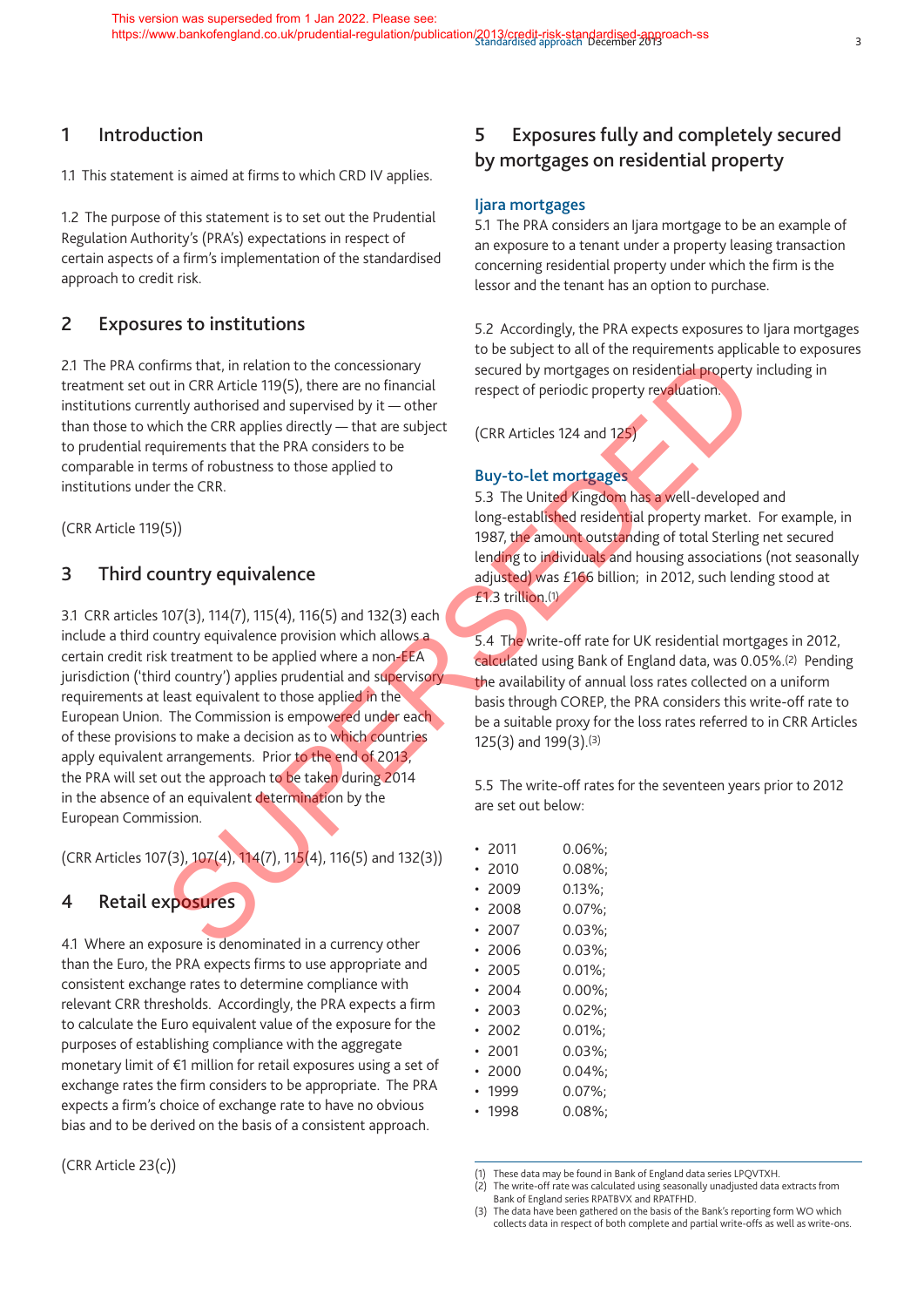- 
- 1997 0.15%;
- 1996 0.11%; and
- 1995 0.12%.

(CRR Articles 125(3) and 199(3))

## **6 Exposures in default**

6.1 When determining the portion of a past due item that is secured, the PRA expects the secured portion of an exposure covered by a mortgage indemnity product that is eligible for credit risk mitigation purposes under Chapter 4 of the CRR potentially to be capable of qualifying as an eligible guarantee.

(CRR Article 129(2))

## **7 Items associated with particularly high risk**

7.1 When determining whether exposures in the form of units or shares in a collective investment undertaking (CIU) are associated with particularly high risk, the PRA expects the following features would be likely to give rise to such risk:

- (a) an absence of external credit assessment of the CIU from an external credit assessment institution (ECAI) recognised under the provisions of Article 132(2) of the CRR, and where the CIU has specific features (such as high levels of leverage or lack of transparency) that prevent it from meeting the eligibility criteria set out in Article 132(3) of the CRR; and utual puppes suitable at a distribution of the transformation of the transformation of the control and the stress and the control of the energy of Access the control of the energy of Access the control of the credit qualit
- (b) a substantial element of the CIU's property is made up of items that would be subject to a risk weight of more than 100%, or the mandate of a CIU would permit it to invest in a substantial amount of such items.

7.2 The PRA would expect a firm's assessment of whether types of exposure referred to in Article 128(3) of the CRR are associated with particularly high risk to include consideration of exposures arising out of a venture capital business whether the firm itself carries on the venture capital business or not — to be associated with particularly high risk. The PRA considers 'venture capital business' to include the business of carrying on any of the following:

- (a) managing investments which are, arranging (bringing about) transactions in, or making arrangements with a view to transactions in, venture capital investments;
- (b) managing investments in relation to portfolios, or establishing, operating or winding up collective investment schemes, where the portfolios or collective investment schemes (apart from funds awaiting investment) invest only in venture capital investments;
- (c) any custody activities provided in connection with the activities in (a) or (b); and
- (d) any related ancillary activities.

(CRR Article 128)

## **8 Mapping of ECAI credit assessments**

8.1 Until such time as the European Commission adopts implementing technical standards drafted by the Joint Committee of the European Supervisory Agencies specifying for all ECAIs the relevant credit assessments of the ECAI that correspond to the credit quality steps set out in the CRR, the PRA expects firms to continue to use **Table 1** for the purposes of mapping the credit assessments of the specified ECAIs to credit quality steps.